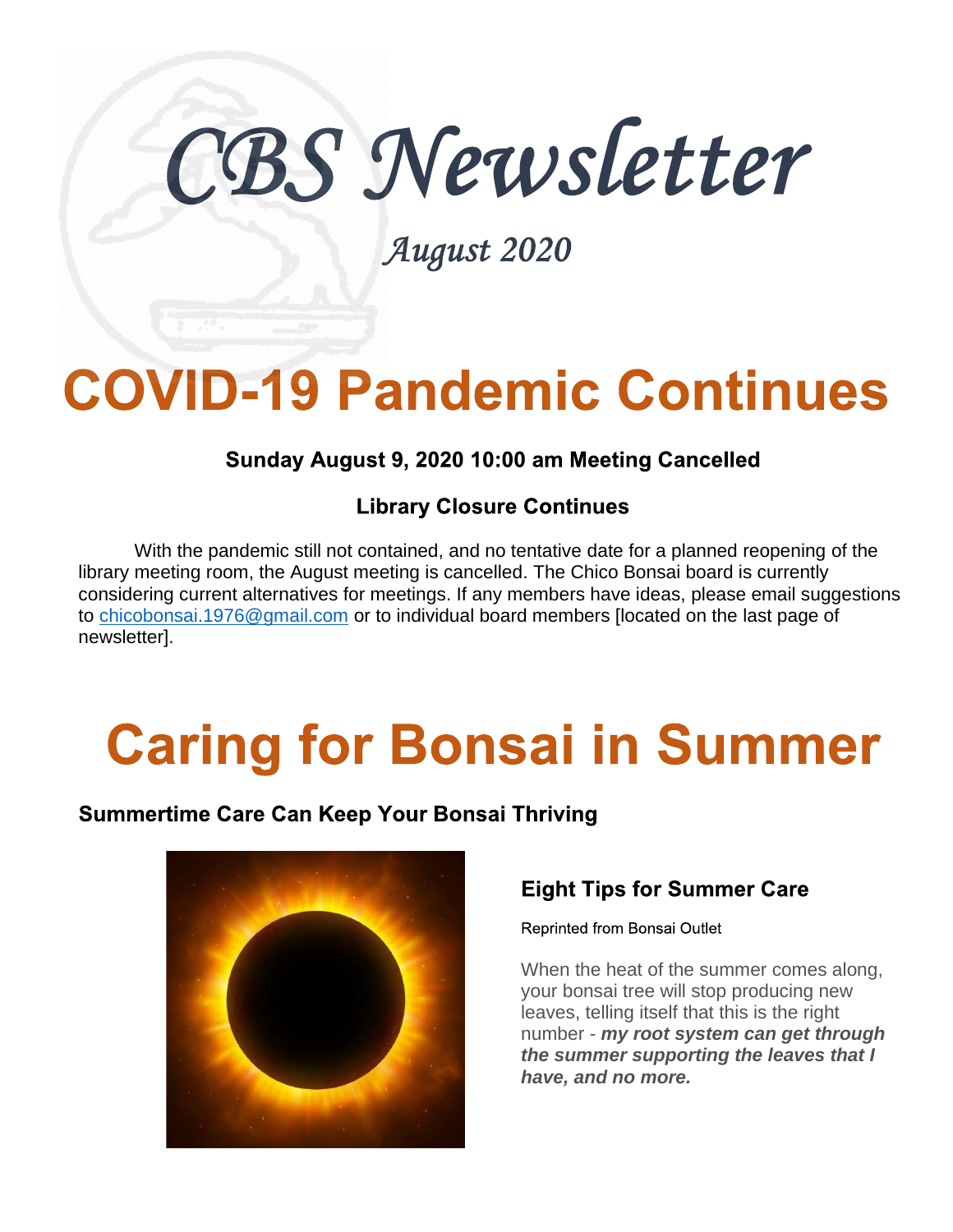#### **Eight things are important right now:**

- 1. Water. The old Japanese adage is to water your bonsai tree three times; Once for the pot, once for the soil, and once for the tree. By going back and forth over your collection three times, it allows the water to soak into the soil and the pot and leave water for the tree to soak into the soil and the pot and leaves water for the tree to take in.
- 2. Watering your bonsai tree is a tricky thing to get a handle on, even in the best conditions. When it's 100 degrees out, it's a whole different matter. During the summer, bonsai trees are in maximum capacity mode.
- 3. Your bonsai trees life or death depends on watering this time of year. A day or two of neglect and the soil, and the important little root ends at the bottom of the pot will die. Those are the roots that bring water into the roots system and up to the leaves.
- 4. Avoid the temptation to water your bonsai tree just to "cool it down." Wet foliage can increase the sun's rays - each drop acting like a little magnifying glass that ultimately does more damage than good. Besides, the water belongs in the soil, not on the leaves.
- 5. Fertilize! The abundance of watering you are doing now, combined with the inherent nature of porous bonsai soil means that nutrients stay around for a very short amount of time. They literally go down the drain. You should not skip fertilizing this time of year.
- 6. Soil. Where did it go? With watering, some of it splashes out, some of it drains down the drainage holes and some of it is eaten by the root system. But that's for another article... If you look at your soil level, it's probably well below the rim of your bonsai pot. It's smart to add soil to keep the world your bonsai tree lives in as big as it can be - or at least as big as it's pot. Generally, it's best if the new soil can be placed at the bottom of the pot, not just added to fill the top of the pot to the brim.
- 7. A bonsai tree plant that is classified as "full sun," is not the same things as planting that tree in the ground and letting it grow to its full size. Full sun does not mean blazing, all afternoon, direct July sun. Every bonsai tree appreciates some afternoon shade. The pot itself in the afternoon sun can rise to temperatures that will cook its roots like linguini.
- 8. Watch where you point that thing. The water in a hose laying in the sun can reach temperatures of scalding levels. One blast of hot water to your bonsai tree, whether on the foliage or into the soil could kill it. Turn on the hose and give a nearby ant pile a good dose of boiling water for a few moments before you water your bonsai tree.

#### **Reference**

<https://www.bonsaioutlet.com/bonsai-tips-for-summer-care/> Sun Image adapted from: [https://www.vectorstock.com/royalty-free-vector/total-eclipse-of-the-sun-with](https://www.vectorstock.com/royalty-free-vector/total-eclipse-of-the-sun-with-corona-solar-vector-21623174)[corona-solar-vector-21623174](https://www.vectorstock.com/royalty-free-vector/total-eclipse-of-the-sun-with-corona-solar-vector-21623174)

# **Questions About Your Trees?**

Contact Pat, Ruben and Leo for those hard questions about your bonsai collection

- Patrick Gilmore gilappl@gmail.com
- Ruben Rodarte rubenrodarte123@gmail.com
- Leo Martinez LeoRMartin@gmail.com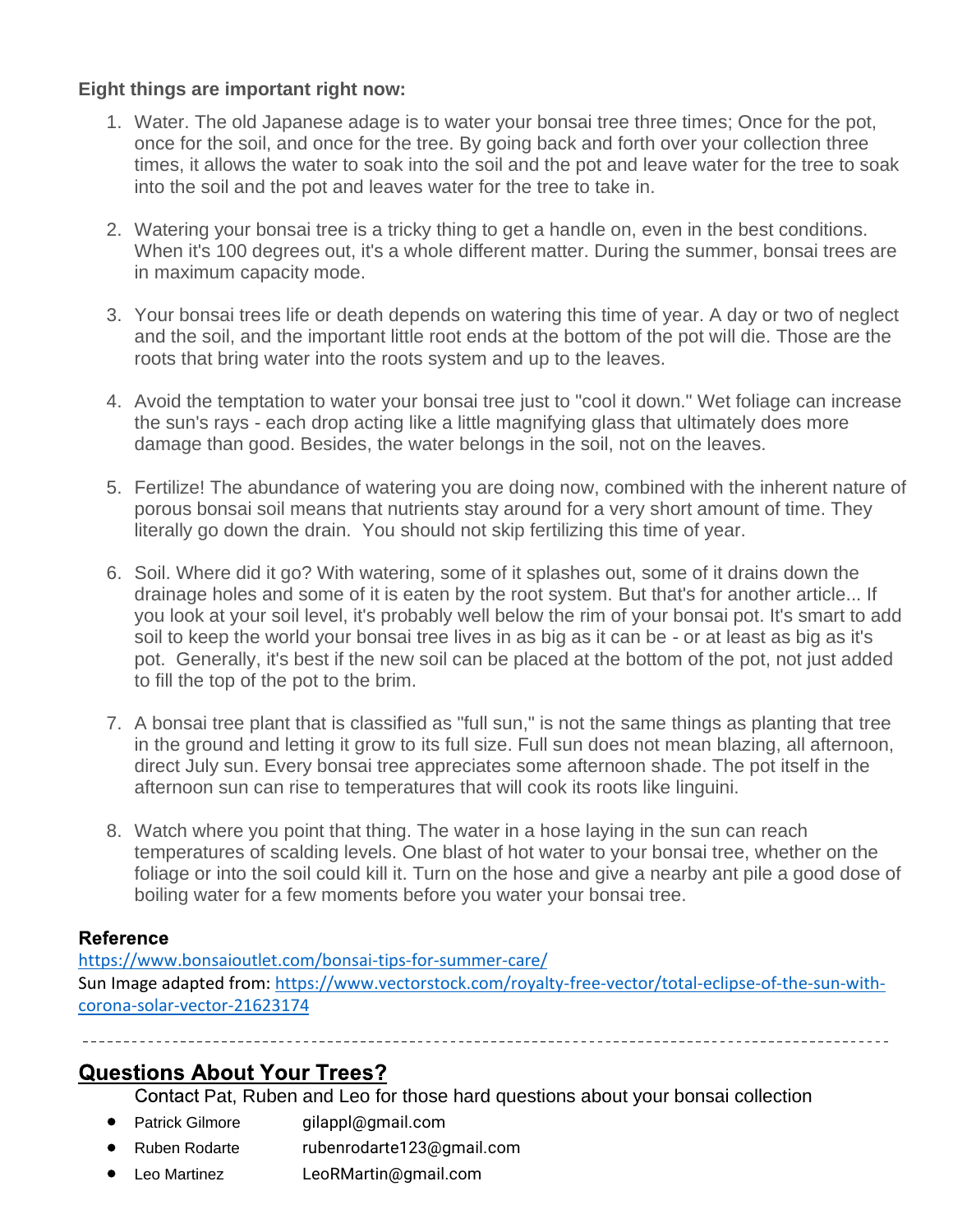# **A Summer Bonsai Tree**

#### The Dwarf Hawaiian Umbrella Tree, Schefflera arboricola

A Hot Weather Bonsai Tree for Beginners

The Dwarf Hawaiian Umbrella tree, Schefflera arboricola, in nature grows as a small evergreen shrub and is native to Taiwan as well as Hainan. As such, it can be easily trained into upright bonsai form. The roots respond well to pruning and it is not as picky about watering or as fussy about soil as many other bonsai trees. As it is an evergreen, it has dark green leaves year-round that fan out into an umbrella form which makes it ideal for creating a bonsai style needing a dense canopy. In addition, it has distinctive mangrove-like roots which protrude above the soil. As a tropical tree, it is ideal for hot climates indoors as a year around plant or a

three-season outdoor plant in Northern California.



#### **What makes the Schefflera Arboricola a good bonsai for beginners?**

The dwarf umbrella tree has many characteristics that make it an excellent choice for beginners. First, it can grow well in lower lighting conditions. Most beginners try to keep their trees indoors. This is one of the trees that actually do well in indoor conditions. They do best in USDA zones 9-11 so most people who live north of Florida, Texas, and California keep them indoors yearround without any issues. If grown indoors, they will do best if exposed to indirect lighting from an east or west facing window or in rooms with fluorescent lighting on for long portions of the day.

Second, schefflera are not very picky about watering conditions. Incorrect watering is how most beginners end up killing their bonsai trees. These trees are pretty forgiving as long as one does not allow the soil to dry out completely. It is good about letting the owner know if it is being overwatered or underwatered. The umbrella's leaves will turn black if it is being overwatered or start to curl at the ends if it is being underwatered.

Additionally, they do appreciate high humidity conditions. Indoor conditions tend to be very dry. To increase the humidity around the bonsai it is recommended you place the pot on top of a [humidity tray](http://www.mellobonsai.com/Products.aspx?type=humiditytray) filled with pebbles and water. The evaporating water humidifies the surrounding air. Avoid abnormally dry areas near heaters, furnaces, and fireplaces.

Lastly, this tree is not fussy about the soil you pot it in. Any free draining soil will work fine with this tree whereas with other bonsai species they can be very picky. They are tolerant of clay, sand, and loamy soils. Schefflera do prefer a slightly alkaline soil so adding a little lime in the soil mix can adjust the pH more towards alkaline if so desired.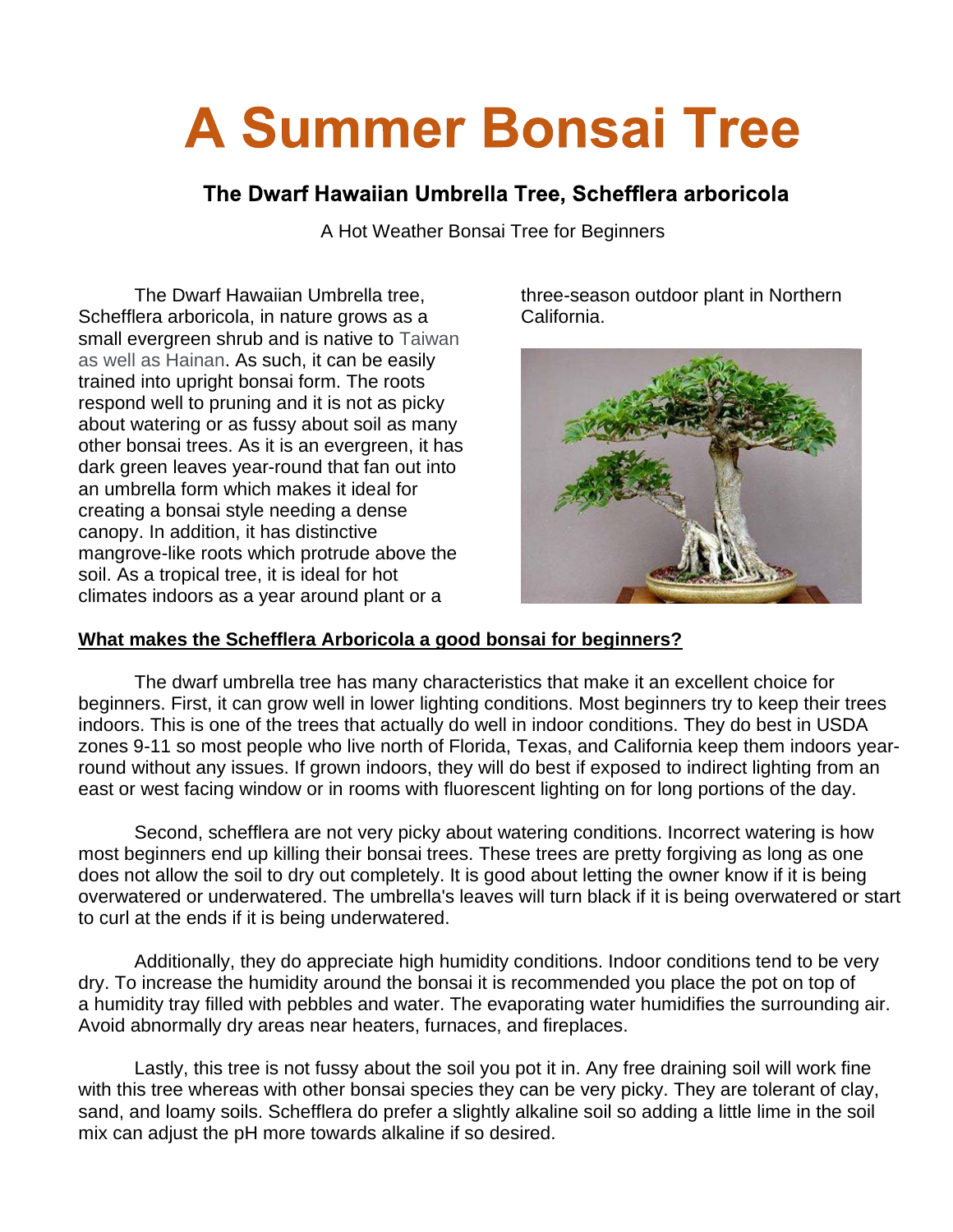#### **Styling Considerations**



Schefflera arboricola naturally assumes an informal upright form. They are not ideal for training into traditional Japanese forms, but if made into informal uprights, they make pleasing multiple trunk or forest groups. One of their interesting characteristics are their aerial banyan roots that they send down from lower branches. These aerial roots are great when trying root over rock styles. To encourage branching one can pinch stems back. In a perfect world, try to repot younger trees every one to two years in the spring. You can aggressively root prune if necessary, at that time.

#### **Watering Schefflera bonsai**

As mentioned, never let the soil dry out completely. Water when you notice the soil beginning to dry out. When it is time to water, thoroughly soak the soil by watering from above until the water begins to come out of the pot's drain holes. This tells you that the soil is completely saturated which is exactly what we want. You may notice the tree will need less water in the winter months. In addition, you can leave the tree and pot on the humidity tray, on a bed of pebbles. This will help to elevate the roots out of the standing water to avoid root rot and also provide aeration to the root system.

#### **Feeding Schefflera bonsai**

Feeding Schefflera is different from watering it, but the two can be combined. You can use any general-purpose Bonsai fertilizer for your Schefflera tree, but be sure to follow the instructions on the product for the correct dosage. Liquid fertilizers can be added to the water when watering the soil. Normally you will want to fertilize once a month in the Spring and Summer months, and less frequently in the Winter due to dormancy.



#### **Final Considerations**

Schefflera arboricola is very resistant to pests and diseases outdoors, but if grown indoors be susceptible to [scale,](http://www.mellobonsai.com/care/Bonsai-scale-insects.aspx) [spider mites,](http://www.mellobonsai.com/care/Bonsai_Care_SpiderMites.aspx) and mealy bugs. Additionally, *all parts of this tree are poisonous so keep this tree away from children and pets and try not to get sap on your skin*.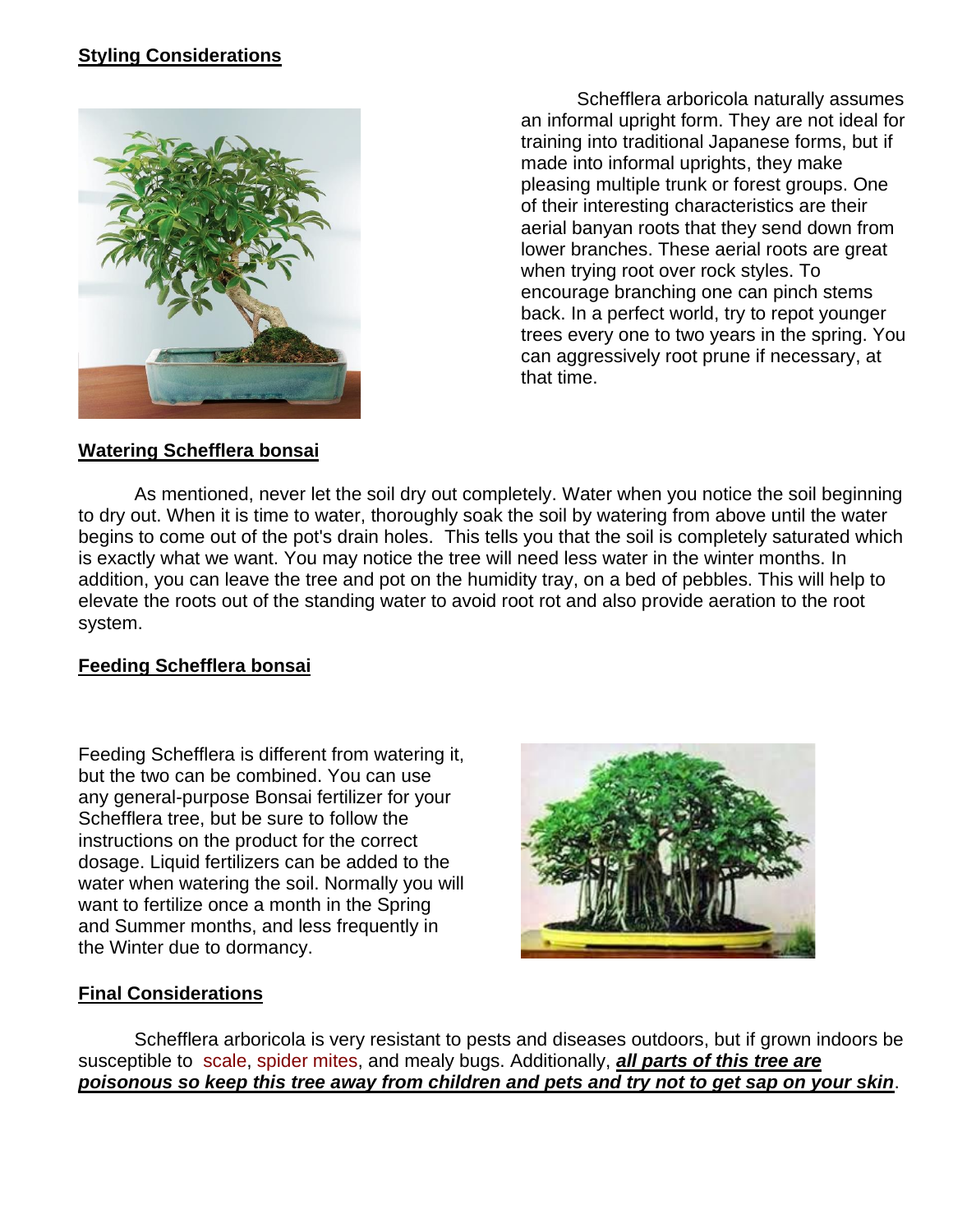#### **Other Hot Weather Indoor Bonsai Options**

There are other choices available that thrive in hot weather, or as an indoor tree for any number of reasons. A few notable species include: Fig *(Ficus),* Fukien Tea *(Carmona retusa),*  Bougainvillea *(Bougainvillea),* Brazilian Rain *(Pithecellobium tortum)*

#### Online Schefflera arboricola links

<https://www.youtube.com/watch?v=VTs0G937tZE> - Care <https://www.youtube.com/watch?v=yfubxKVTyKg> – Repotting and Pruning <https://www.youtube.com/watch?v=d0TPLIuxemQ> – Pruning

#### **References**

<http://www.mellobonsai.com/care/Hawaiian-umbrella-bonsai.aspx> <https://www.mythicalbonsai.com/recommended-bonsai-trees/best-hot-weather-bonsai-tree/> <https://www.wikihow.com/Care-for-a-Dwarf-Umbrella-Plant> Image 1 retrieved from:<http://artofbonsai.org/galleries/rayner.php> Image 2 retrieved from: [https://www.amazon.com/Brussels-Hawaiian-Umbrella-Indoor-](https://www.amazon.com/Brussels-Hawaiian-Umbrella-Indoor-Bonsai/dp/B0000DGFCP)[Bonsai/dp/B0000DGFCP](https://www.amazon.com/Brussels-Hawaiian-Umbrella-Indoor-Bonsai/dp/B0000DGFCP) Image 3 retrieved from:<http://www.mellobonsai.com/care/Hawaiian-umbrella-bonsai.aspx>

### **New Video Posted**

A new video, Basic Styling and Interview with Pat Gilmore is posted on the CBS website. Go to this website address or click on this link: <https://www.chicobonsaisociety.org/videos>



### **Classified**

Do you have bonsai items you would like to sell or trade? Send image, and information to John jemcdonald@protonmail.com. Free of charge to Society members.

Submit:

- Image [preferred]
- Description and identification of object being offered for sale
- Your name, phone or mobile number and or email.
- Price

#### **Financial Status of CBS**

- *As of April 2020:*
- *Checking Acct \$6941.31 – Cash on Hand \$237.00 – Total Assets \$7178.31*